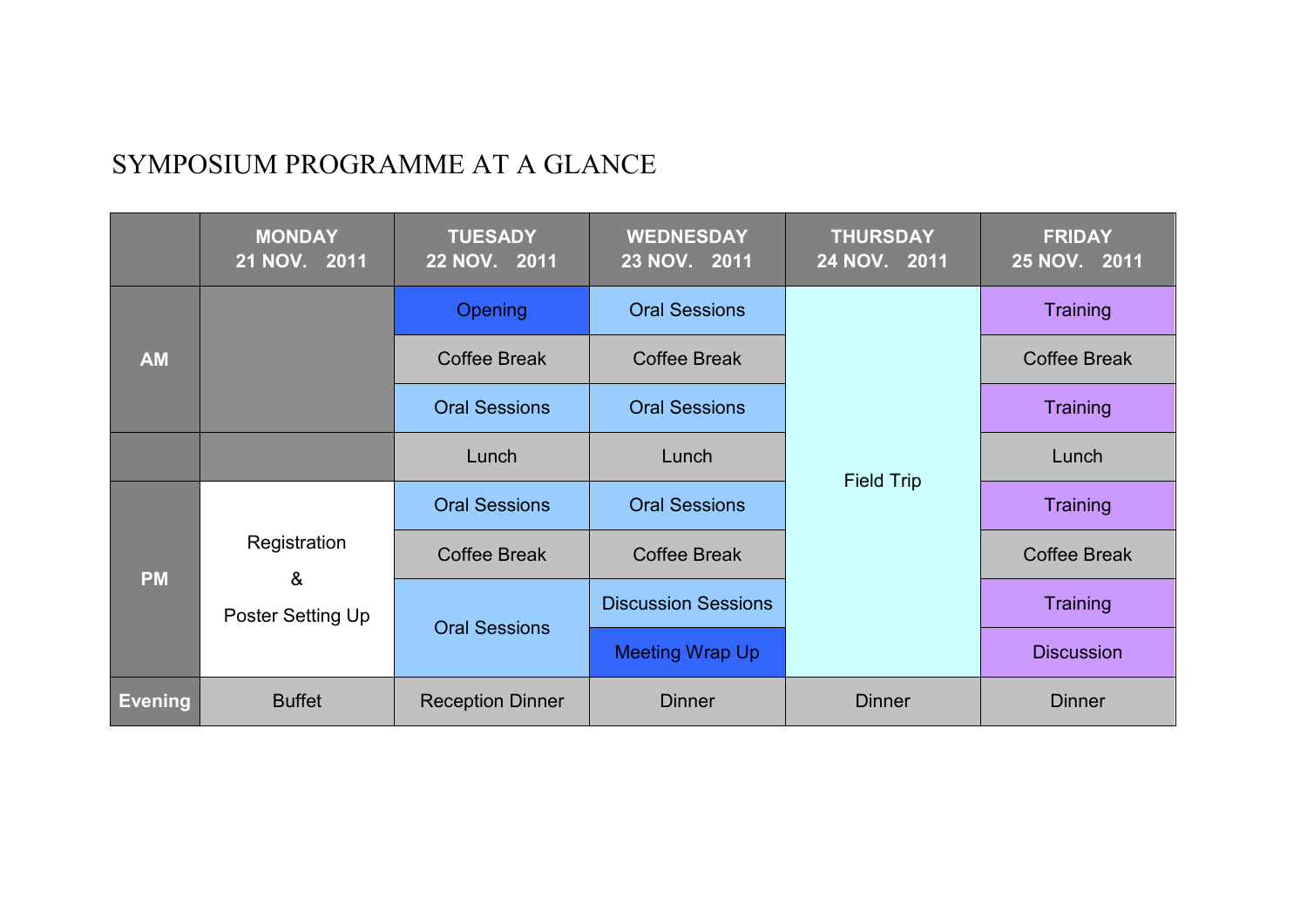# 22<sup>nd</sup> NOV, TUESDAY MORNING

| <b>Time</b> | <b>Speaker</b>                                 | <b>Country</b> | <b>Title</b>                                                                                                                                                                                   |  |
|-------------|------------------------------------------------|----------------|------------------------------------------------------------------------------------------------------------------------------------------------------------------------------------------------|--|
| Opening     |                                                |                |                                                                                                                                                                                                |  |
| 08:30-08:40 | ZHANG, Jing<br>ZHOU, Yunxuan                   | China          | Opening remarks                                                                                                                                                                                |  |
| 08:40-09:00 | LIU, Sumei                                     | China          | Introduction to IMBER                                                                                                                                                                          |  |
| 09:00-09:20 | YOO, Sinjea<br>JU, Se-Jong                     | Korea          | <b>IMBER Research overview from Korea</b>                                                                                                                                                      |  |
| 09:20-09:40 | SAITO, Hiroaki                                 | Japan          | <b>IMBER Research overview from Japan</b>                                                                                                                                                      |  |
| 09:40-10:00 | ZHANG, Jing                                    | China          | <b>IMBER Research overview from China</b>                                                                                                                                                      |  |
| 10:00-10:20 | Coffee break and Group photo taken             |                |                                                                                                                                                                                                |  |
|             |                                                |                | Oral session: Development of the biological indicators to detect and evaluate changes in marine                                                                                                |  |
| Convener:   | ecosystem structure and function<br>LIU, Sumei |                |                                                                                                                                                                                                |  |
| 10:20-10:40 | JU, Se-Jong                                    | Korea          | Importance of the bottom cold-water mass as<br>an over-summering refuge for Euphausia<br>pacifica in the Yellow Sea                                                                            |  |
| 10:40-11:00 | ZENG, Ganning                                  | China          | Relationship<br>between the<br>upwelling<br>and<br>harmful algal blooms off Zhejiang                                                                                                           |  |
| 11:00-11:20 | TSUDA, Atsushi                                 | Japan          | Comparative study on the life histories of<br>Neocalanus and Calanus copepods, and their<br>global distribution                                                                                |  |
| 11:20-11:40 | SONG, Xinyu                                    | China          | Summertime primary production in northwest<br>South China Sea: Interaction of coastal eddy,<br>upwelling and biological processes                                                              |  |
| 11:40-12:00 | KATANO, Toshiya                                | Japan          | Bloom<br>development<br>οf<br>Chattonella<br>(raphidophyceae)<br>with<br>reference<br>the<br>to<br>nutrient source in the Ariake Sea, Japan                                                    |  |
| 12:00-12:20 | CAI, Deling                                    | China          | Preliminary study of reconstruction primary<br>productivity records by organic carbon content<br>and isotopic composition in surficial sediments<br>from the East China Sea and the Yellow Sea |  |
| 12:20-13:30 |                                                |                | Lunch                                                                                                                                                                                          |  |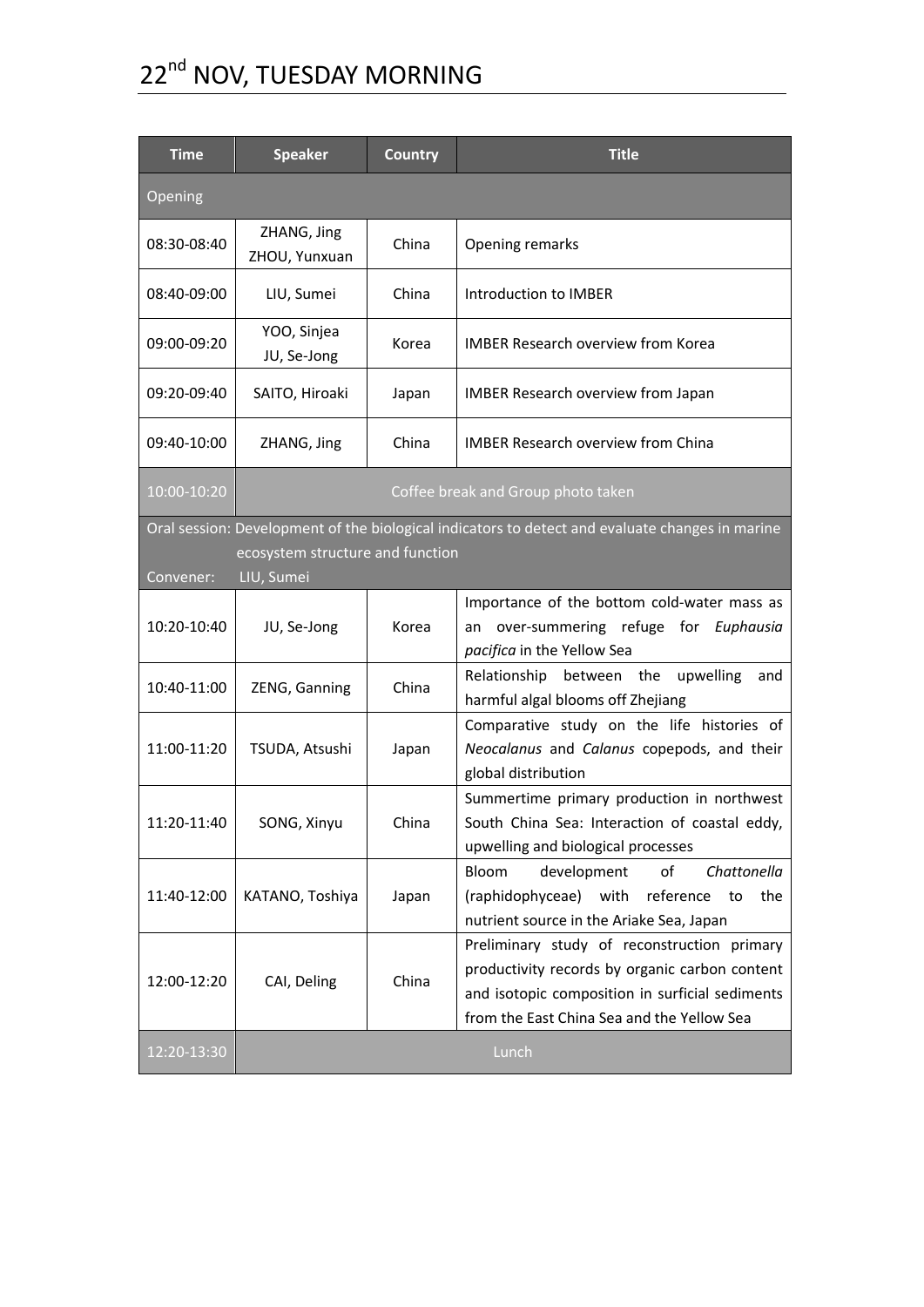# 22<sup>nd</sup> NOV, TUESDAY AFTERNOON

| <b>Time</b>                                                                                                                                     | <b>Speaker</b>                                                                                                             | <b>Country</b> | <b>Title</b>                                                                                                                                                         |  |  |
|-------------------------------------------------------------------------------------------------------------------------------------------------|----------------------------------------------------------------------------------------------------------------------------|----------------|----------------------------------------------------------------------------------------------------------------------------------------------------------------------|--|--|
| Oral session: Development of the biological indicators to detect and evaluate changes in marine<br>ecosystem structure and function (Continued) |                                                                                                                            |                |                                                                                                                                                                      |  |  |
| Convener:                                                                                                                                       | LIU, Sumei                                                                                                                 |                |                                                                                                                                                                      |  |  |
| 13:30-13:50                                                                                                                                     | LIU, Min                                                                                                                   | China          | Bacterial and archaeal community in the<br>Changjiang Estuary hypoxia area and<br>the<br>adjacent of East China Sea                                                  |  |  |
| 13:50-14:10                                                                                                                                     | YANG, Yanhui                                                                                                               | Japan          | Viral gradient along the meridional overturning<br>circulation                                                                                                       |  |  |
| 14:10-14:30                                                                                                                                     | FENG, Meiping                                                                                                              | China          | Influence of fresh water discharge and oceanic<br>ciliate<br>water<br>intrusion<br>planktonic<br>on<br>distribution in a coastal shelf area                          |  |  |
| 14:30-14:50                                                                                                                                     | KANG,<br>Jung-Hoon                                                                                                         | Korea          | Vertical distribution of the copepod Calanus<br>sinicus with characteristics of water column<br>related to Yellow Sea Bottom Cold Water<br>(YSBCW) in the Yellow Sea |  |  |
| 14:50-15:10                                                                                                                                     | SUN, Jun                                                                                                                   | China          | Central Yellow Sea Spring Blooms - a scenario                                                                                                                        |  |  |
| 15:10-15:30                                                                                                                                     | ZHOU, Linbin                                                                                                               | China          | Zooplankton size spectrum under the influence<br>of the Pearl River plume and coastal upwelling<br>in the northeastern South China Sea                               |  |  |
| 15:30-15:50                                                                                                                                     |                                                                                                                            |                | Coffee break                                                                                                                                                         |  |  |
| Convener:                                                                                                                                       | Oral session: The impact of anthropogenic activities on marine biogeochemistry and ecosystem<br>dynamics<br>SAITO, Hiroaki |                |                                                                                                                                                                      |  |  |
| 15:50-16:10                                                                                                                                     | LIU, Sumei                                                                                                                 | China          | Biogeochemistry of nutrients in the Changjiang<br>Estuary and its adjacent East China Sea                                                                            |  |  |
| 16:10-16:30                                                                                                                                     | DU, Jinzhou                                                                                                                | China          | Radium tracer study on the environmental<br>processes of estuarine and coastal areas in<br>China                                                                     |  |  |
| 16:30-16:50                                                                                                                                     | ZHU, Zhuoyi                                                                                                                | China          | Hypoxia off the Changjiang (Yangtze River)<br>Estuary: Oxygen depletion and organic matter<br>decomposition                                                          |  |  |
| 16:50-17:10                                                                                                                                     | JIANG, Zengjie                                                                                                             | China          | Effect of shellfish and seaweed aquaculture on<br>marine carbonate system                                                                                            |  |  |
| 17:10-17:30                                                                                                                                     | ZHANG, Zhenke                                                                                                              | China          | Sedimentation and morphological changes at<br>Yuantuojiao Point, estuary of the north branch,<br>Yangtze River                                                       |  |  |
| 17:30-17:50                                                                                                                                     | CHEN, Shang                                                                                                                | China          | Identification and valuation<br>of ecosystem<br>services of China coastal waters                                                                                     |  |  |
| 17:50-18:10                                                                                                                                     | DI, Baoping                                                                                                                | China          | of<br>silicoflagellate<br>Changes<br>diatom<br>and<br>assemblages in sediment cores over the last<br>130 years in Sishili Bay, China                                 |  |  |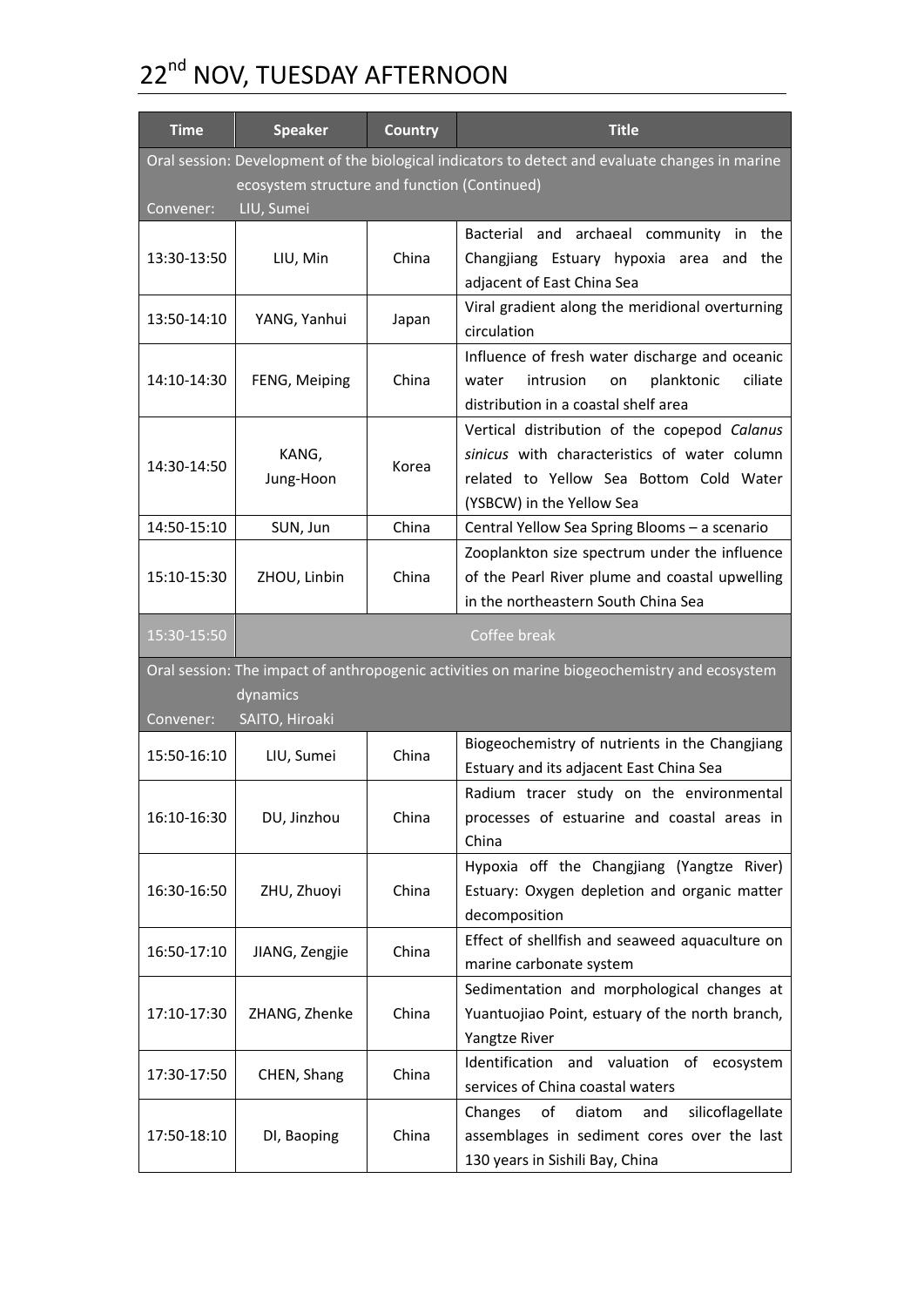# 23rd NOV, WEDNESDAY MORNING

| <b>Time</b>                                                                                               | <b>Speaker</b>                | <b>Country</b> | <b>Title</b>                                                                                                                           |  |  |
|-----------------------------------------------------------------------------------------------------------|-------------------------------|----------------|----------------------------------------------------------------------------------------------------------------------------------------|--|--|
| Oral session: Impact of climate change on physicochemical and biological properties of marginal           |                               |                |                                                                                                                                        |  |  |
| Convener:                                                                                                 | seas<br>JU, Se-Jong           |                |                                                                                                                                        |  |  |
| 08:30-08:50                                                                                               | SAITO, Hiroaki                | Japan          | Nitrogen dynamics in the surface mixed layer of<br>the Kuroshio Extension region                                                       |  |  |
| 08:50-09:10                                                                                               | HUANG, Daji                   | China          | Analysis of Kuroshio Current at PN/TK sections<br>during<br>1955-2010<br>based<br>observed<br>on<br>hydrographic data                  |  |  |
| 09:10-09:30                                                                                               | GUO, Xinyu                    | Japan          | Downstream nutrient transport by the Kuroshio in<br>the East China Sea and its temporal variations                                     |  |  |
| 09:30-09:50                                                                                               | LU, Douding                   | China          | Long term trend of algal community in the East<br>China Sea                                                                            |  |  |
| 09:50-10:10                                                                                               | XUE, Liang                    | China          | Carbonate parameters in the waters dominated<br>by the Yellow Sea Cold Water in the northern<br>Yellow sea during summer               |  |  |
| 10:10-10:30                                                                                               | Coffee break                  |                |                                                                                                                                        |  |  |
| 10:30-10:50                                                                                               | LIAN, Xiping                  | China          | The influence of coastal upwelling and a river<br>plume on the zooplankton spatial distribution in<br>the northeastern South China Sea |  |  |
| 10:50-11:10                                                                                               | HU, Jun                       | China          | variations<br>οf<br>Seasonal<br>and<br>interannual<br>phytoplankton community structure<br>in<br>the<br>southern Taiwan strait         |  |  |
| 11:10-11:30                                                                                               | UEMATSU,<br>Mitsuo            | Japan          | biogeochemical cycles between<br>Linkages<br>in<br>surface ocean and lower atmosphere over the<br>western North Pacific Ocean          |  |  |
| Oral session: The marine end-to-end food web: the impact of environmental changes on marine<br>ecosystems |                               |                |                                                                                                                                        |  |  |
| ZHANG, Jing<br>Convener:                                                                                  |                               |                |                                                                                                                                        |  |  |
| 11:30-11:50                                                                                               | YOO, Sinjae<br>RYU, Joo-Hyung | Korea          | Development of primary production algorithm for<br><b>GOCI (Geostationary Ocean Color Imager)</b>                                      |  |  |
| 11:50-12:10                                                                                               | FANG, Jianguang               | China          | Effect of marine acidification on calcification and<br>respiration of Chlamys farreri                                                  |  |  |
| 12:10-13:30                                                                                               |                               |                | Lunch                                                                                                                                  |  |  |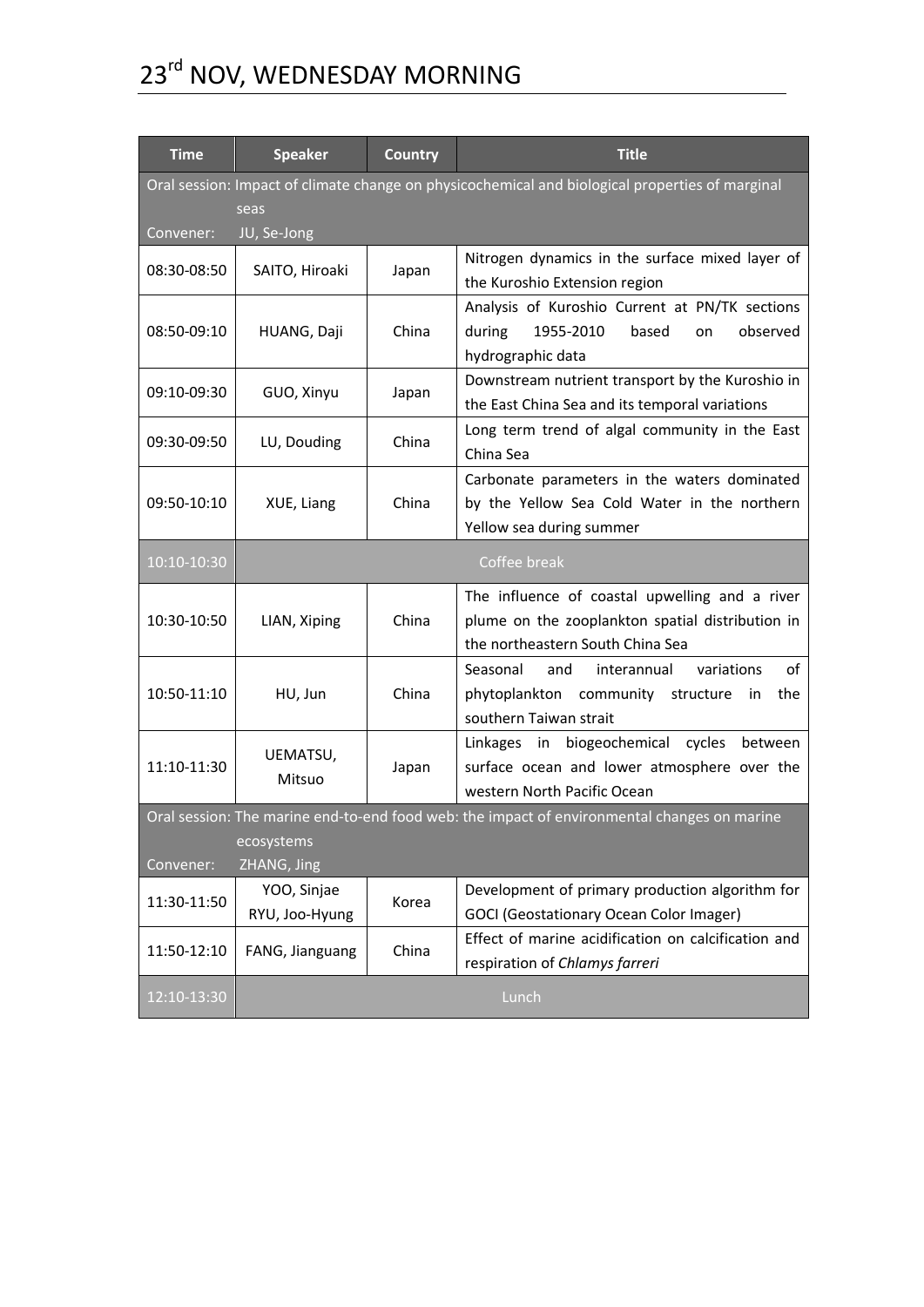## 23rd NOV, WEDNESDAY AFTERNOON

| <b>Time</b> | <b>Speaker</b>                                                                                                                                                                                                            | <b>Country</b> | <b>Title</b>                                                                                                                         |  |
|-------------|---------------------------------------------------------------------------------------------------------------------------------------------------------------------------------------------------------------------------|----------------|--------------------------------------------------------------------------------------------------------------------------------------|--|
| Convener:   | Oral session: The marine end-to-end food web: the impact of environmental changes on marine<br>ecosystems (Continued)<br>ZHANG, Jing                                                                                      |                |                                                                                                                                      |  |
| 13:30-13:50 | ZHANG, Jihong                                                                                                                                                                                                             | China          | Kelp Laminaria japonica growth model and the<br>effects of extreme low temperatures on it's<br>mariculture in Sungo Bay, China       |  |
| 13:50-14:10 | CHOI,<br>Keun-Hyung                                                                                                                                                                                                       | Korea          | Recent collapse of the copepods in the northern<br>East China Sea                                                                    |  |
| 14:10-14:30 | BIAN, Xiaodong                                                                                                                                                                                                            | China          | Some effects of temperature and salinity on eggs<br>and yolk sac larvae of Pacific cod Gadus<br>macrocephalus                        |  |
| 14:30-14:50 | YAN, Yunrong                                                                                                                                                                                                              | China          | A preliminary investigation of the fish food web in<br>the Beibu Gulf, South China Sea, using dietary and<br>stable isotope analyses |  |
| 14:50-15:10 | YANG, Yang                                                                                                                                                                                                                | China          | Modeling research on the ecosystem in the<br>Yangtze Estuary and adjacent areas                                                      |  |
| 15:10-15:30 | WU Hui                                                                                                                                                                                                                    | China          | Tidal modulation on the Changjiang River plume in<br>summer                                                                          |  |
| 15:30-15:50 | Coffee break                                                                                                                                                                                                              |                |                                                                                                                                      |  |
| 15:50-17:30 | Discussion session:<br>National and regional activities of IMBER-related research in East Asia<br>1.<br>Comparison of ecosystem functions in regional scale.<br>2.<br>Conveners: JU, Se-Jong; SAITO, Hiroaki; ZHANG, Jing |                |                                                                                                                                      |  |
| 17:30-18:00 | Meeting wrap up                                                                                                                                                                                                           |                |                                                                                                                                      |  |

## 24<sup>th</sup> NOV, THURSDAY

| Field trip (Su Zhou City tour)                                                   |                               |  |  |
|----------------------------------------------------------------------------------|-------------------------------|--|--|
| Visiting sites: Hanshan Temple, The Humble Administrator's Garden, Suzhou Museum |                               |  |  |
| 08:30                                                                            | Depart from Jinshajiang Hotel |  |  |
| 21:00                                                                            | Return to Jinshajiang Hotel   |  |  |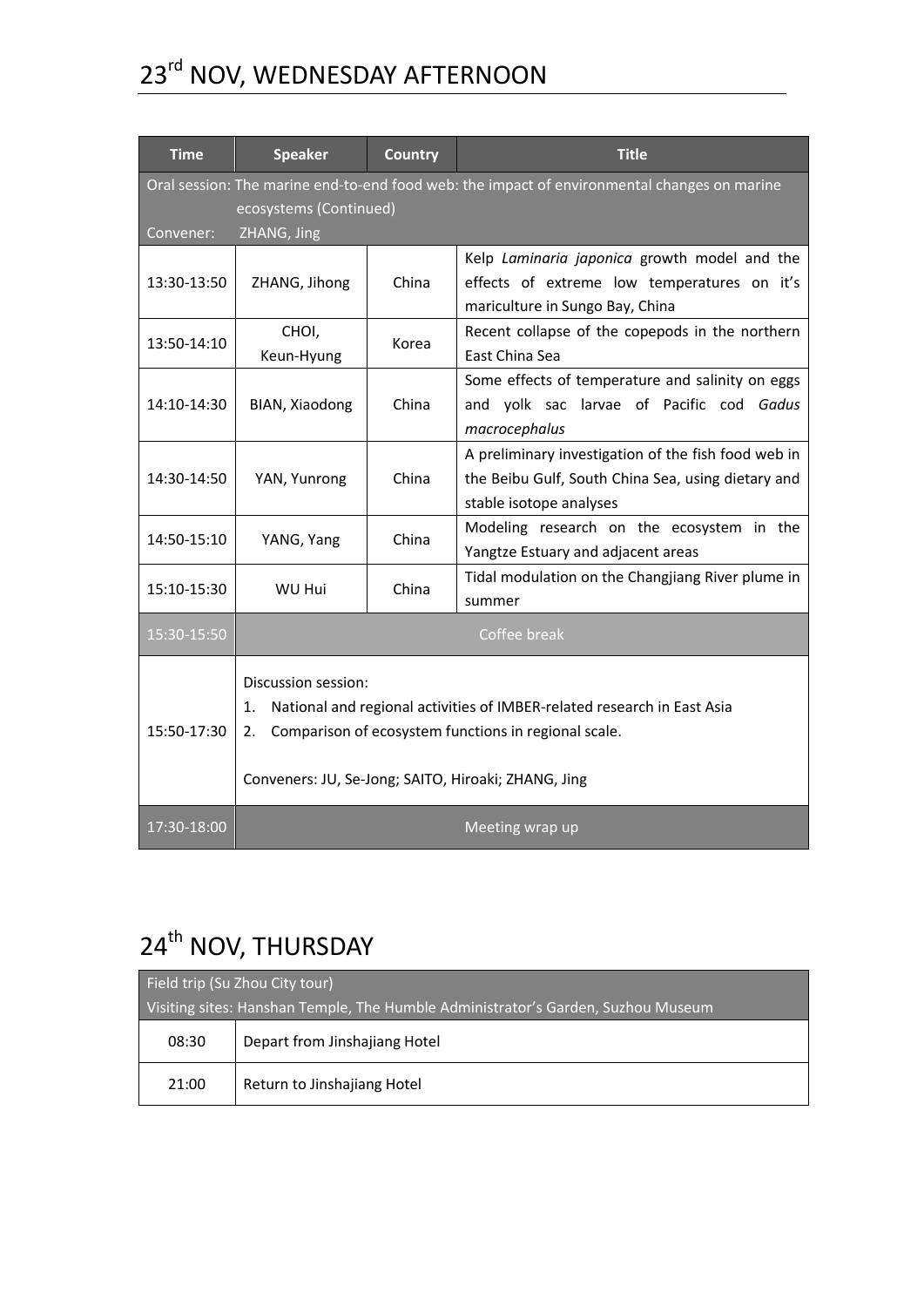## TRAINING COURSES:

| <b>Time</b> | <b>Speaker</b>                   | Country        | <b>Title</b>                                                                                                                                                         |
|-------------|----------------------------------|----------------|----------------------------------------------------------------------------------------------------------------------------------------------------------------------|
| Opening     |                                  |                |                                                                                                                                                                      |
| 08:30-08:40 | ZHANG, Jing<br>YOO, Sinjae       | China<br>Korea | Welcome addresses                                                                                                                                                    |
| 08:40-09:10 | <b>Trainees</b>                  |                | Introduction                                                                                                                                                         |
| 09:10-10:10 | YOO, Sinjae                      | Korea          | Progress in PICES/FUTURE programme                                                                                                                                   |
| 10:10-10:30 | Coffee break (Group photo taken) |                |                                                                                                                                                                      |
| 10:30-12:00 | SAITO, Hiroaki                   | Japan          | A multidisciplinary ocean science programme<br>SUPRFISH (Study on Prediction and Application<br>of Fish Species Alternation): Implementation<br>strategy and results |
| 12:00-13:30 | Lunch                            |                |                                                                                                                                                                      |
| 13:30-15:00 | GUO, Xinyu                       | Japan          | Volume and nutrient transport across shelf<br>break: A physical approach                                                                                             |
| 15:00-15:20 |                                  |                | Coffee break                                                                                                                                                         |
| 15:20-16:50 | ZHANG, Jing                      | China          | Aspects of the biogeochemical dynamics of<br>marginal seas                                                                                                           |
| 16:50-17:10 | <b>Break</b>                     |                |                                                                                                                                                                      |
| 17:10-18:00 | <b>Discussions</b>               |                |                                                                                                                                                                      |
| 18:00-18:10 | Wrap up                          |                |                                                                                                                                                                      |
| $18:30-$    | Dinner                           |                |                                                                                                                                                                      |